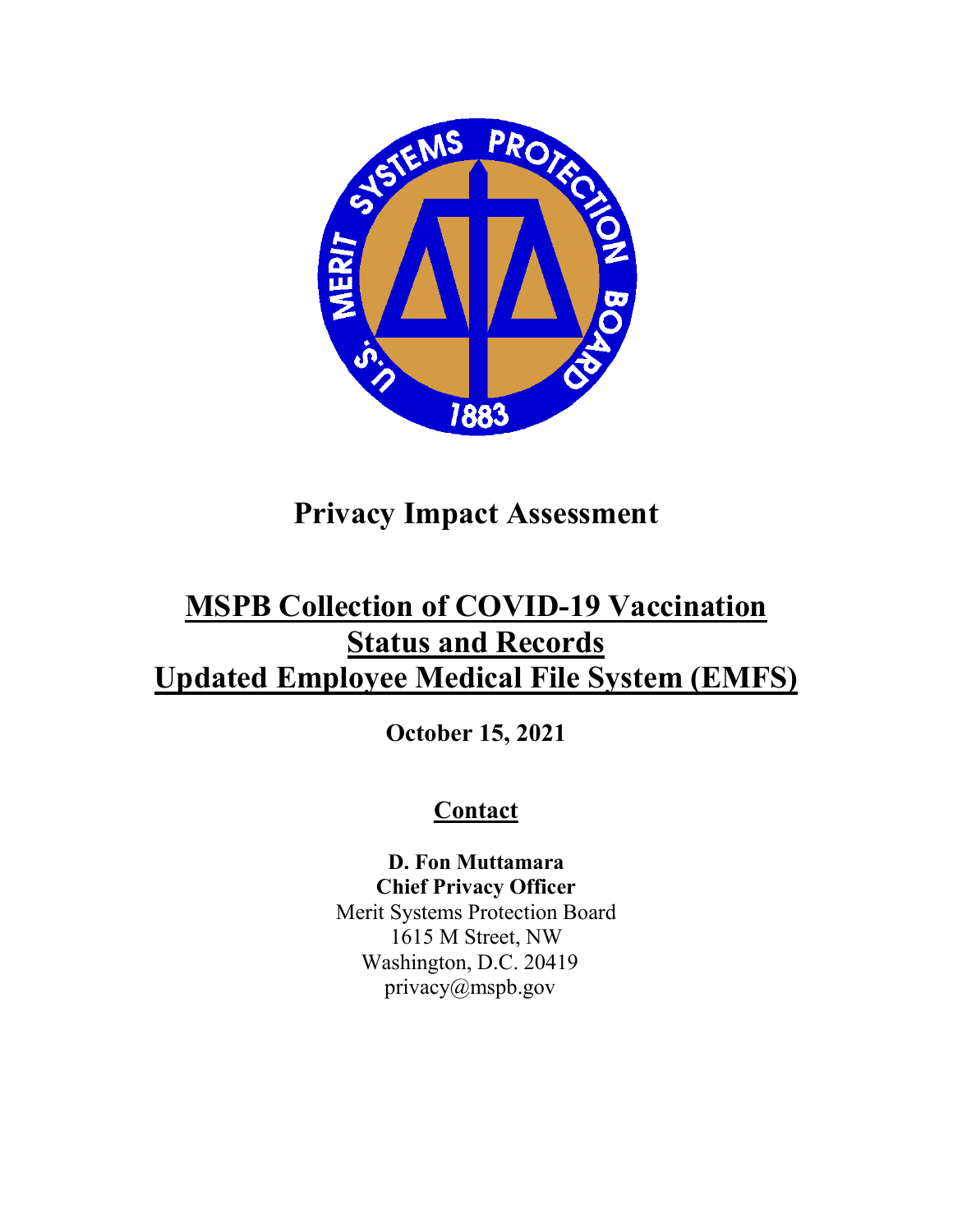### **Abstract**

Given that the health and safety of employees at the U.S. Merit Systems Protection Board (MSPB) is our highest priority, MSPB implemented a limited Employee Medical File System (EMFS) to collect the COVID-19 vaccination status of its employees to ensure that the appropriate safety protocols are followed depending on vaccination status and Federal health and safety guidelines, and published a Privacy Impact Assessment (PIA) on August 13, 2021, because personally identifiable information (PII) is collected, used, and maintained by the agency through its implementation of the limited EMFS. In response to [Executive Order 14043, "Requiring](https://www.govinfo.gov/content/pkg/FR-2021-09-14/pdf/2021-19927.pdf)  [Coronavirus Disease 2019 Vaccination for Federal Employees"](https://www.govinfo.gov/content/pkg/FR-2021-09-14/pdf/2021-19927.pdf) (Sept. 9, 2021), MSPB has updated the PIA to assess the privacy impacts to include the collection of the vaccination documentation, as required by Executive Order 14043. This PIA replaces the PIA published on August 13, 2021.

### **Overview**

MSPB is updating and expanding the EMFS in accordance with the Safer Federal Workforce Task Force [COVID-19 Workplace Safety: Agency Model Safety Principles \(July 29, 2021\)](https://www.saferfederalworkforce.gov/downloads/revised%20COVID19_Safe%20Federal%20Workplace_Agency%20Model%20Safety%20Principles_20210728.pdf) and the Safer Federal Workforce Task Force's [Frequently Asked Questions on Vaccinations \(October 4,](https://www.saferfederalworkforce.gov/faq/vaccinations/)  [2021\).](https://www.saferfederalworkforce.gov/faq/vaccinations/)

To support this effort, MSPB employees will provide information and documentation regarding their COVID-19 vaccination status to MSPB's Director of the Office of Equal Employment Opportunity (EEO) through a personal link to MSPB's secure statistical collection platform (Qualtrics).

Other than a system administrator, only the EEO Director will have access to employee responses.

This updated EMFS should only contain the following PII: name, MSPB office, MSPB email address, and information about that individual's COVID-19 vaccination status, including the type of vaccine administered, the date(s) of administration, and the name of the health care professional(s) or clinic site(s) administering the vaccine(s). The updated EMFS may contain other PII that may be submitted by the individual MSPB employee, however, MSPB is only requesting MSPB employees submit the above PII.

### **Section 1.0 Authorities and Other Requirements**

### **1.1 What specific legal authorities and/or agreements permit and define the collection of information by the project in question?**

MSPB is updating the EMFS to include the collection of the COVID-19 vaccination status and vaccination documentation of its employees pursuant to Executive Order 14043, the Safer Federal Workforce Task Force [COVID-19 Workplace Safety: Agency Model Safety Principles \(July 29,](https://www.saferfederalworkforce.gov/downloads/revised%20COVID19_Safe%20Federal%20Workplace_Agency%20Model%20Safety%20Principles_20210728.pdf)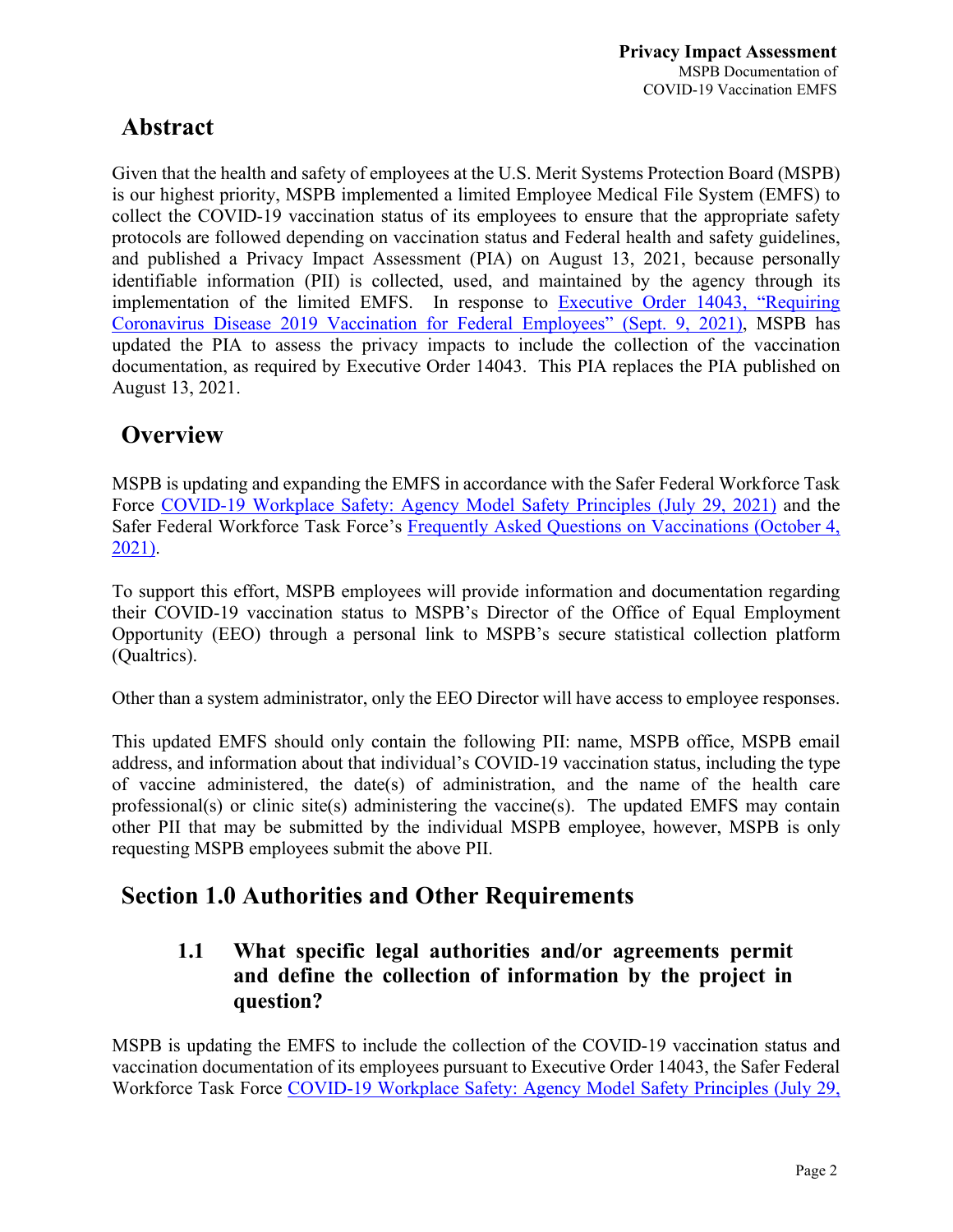[2021\)](https://www.saferfederalworkforce.gov/downloads/revised%20COVID19_Safe%20Federal%20Workplace_Agency%20Model%20Safety%20Principles_20210728.pdf) and the Task Force's [Frequently Asked Questions on Vaccinations \(October 4, 2021\).](https://www.saferfederalworkforce.gov/faq/vaccinations/)

### **1.2 What Privacy Act System of Records Notice(s) (SORN) applies to the information?**

MSPB maintains these employee disclosures under the Office of Personnel Management's (OPM) OPM/GOVT – [10, Employee Medical File System of Records,](https://www.opm.gov/information-management/privacy-policy/sorn/opm-sorn-govt-10-employee-medical-file-systems-records.pdf) 75 Fed. Reg. 35099 (June 21, 2010), amended 80 Fed. Reg. 74815 (Nov. 30, 2015) (OPM/GOVT – 10).

### **1.3 Has a system security plan been completed for the information system(s) supporting the project?**

Authorized by the Federal Risk and Authorization Management Program (FedRAMP), the Qualtrics platform is secured in accordance with Federal Information Security Modernization Act (FISMA) requirements and last underwent Certification and Accreditation on June 29, 2018. Qualtrics has also completed an Assessment and Authorization as part of its FedRAMP authorization package. Qualtrics has a FedRAMP authorization at the Moderate Impact level.

### **1.4 Does a records retention schedule approved by the National Archives and Records Administration exist?**

The information collected is subject to the National Archives and Records Administration's (NARA) General Records Schedule (GRS) [GRS 2.7: Employee Health and Safety Records.](https://www.archives.gov/files/records-mgmt/grs/grs02-7.pdf) While OPM/GOVT – 10 states that NARA GRS 1 covers the retention of these records, NARA's reorganization of the entire GRS in 2016 has realigned the appropriate retention item for these records under GRS 2.7.

### **1.5 If the information is covered by the Paperwork Reduction Act (PRA), provide the OMB Control number and the agency number for the collection. If there are multiple forms, include a list in an appendix.**

The PRA does not apply to the collection of information from MSPB employees.

### **Section 2.0 Characterization of the Information**

### **2.1 Identify the information the project collects, uses, disseminates, or maintains.**

The information collected are: name, MSPB office, MSPB email address, and information about that individual's COVID-19 vaccination status, including the type of vaccine administered, the date(s) of administration, and the name of the health care professional(s) or clinic site(s) administering the vaccine(s).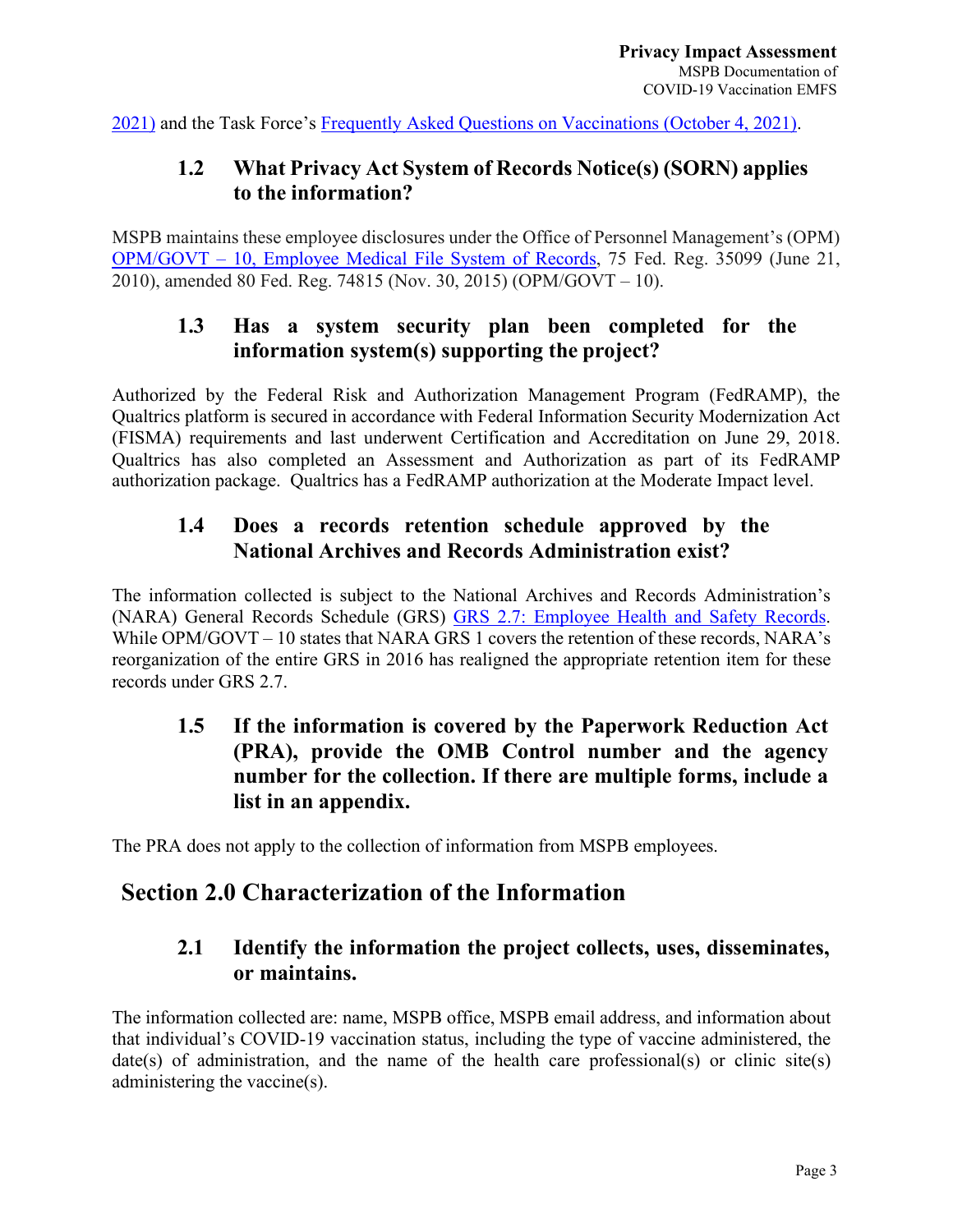### **2.2 What are the sources of the information and how is the information collected for the project?**

MSPB employees are the only source of submitted information. Documentation submitted by the MSPB employee may be from a different source.

### **2.3 Does the project use information from commercial sources or publicly available data? If so, explain why and how this information is used.**

No.

#### **2.4 Discuss how accuracy of the data is ensured.**

The data is provided by the MSPB employee. Therefore, the accuracy is ensured by collecting the information from the source, who must attest to the truthfulness of the information they provide, including any documentation.

### **2.5 Privacy Impact Analysis: Related to Characterization of the Information**

**Privacy Risk:** There is a privacy risk that the system will collect and maintain more information than is relevant and necessary to accomplish the agency's mission.

**Mitigation:** This risk is mitigated. MSPB will only collect information regarding vaccination status and the documentation required by the Safer Federal Workforce Task Force, which provides for a minimal collection of PII. Additionally, MSPB provides the statutory protections afforded under the Privacy Act, along with the privacy tenets in the Fair Information Practice Principles and strives to only collect personal information that is necessary to accomplish the agency's mission.

### **Section 3.0 Uses of the Information**

### **3.1 Describe how and why the project uses the information.**

MSPB will use the information to determine whether MSPB employees are in compliance with Executive Order 14043, requiring agencies to implement a program to require COVID-19 vaccination for all of MSPB's Federal employees. To meet this requirement, MSPB has implemented this EMFS and the collection of vaccination information and records.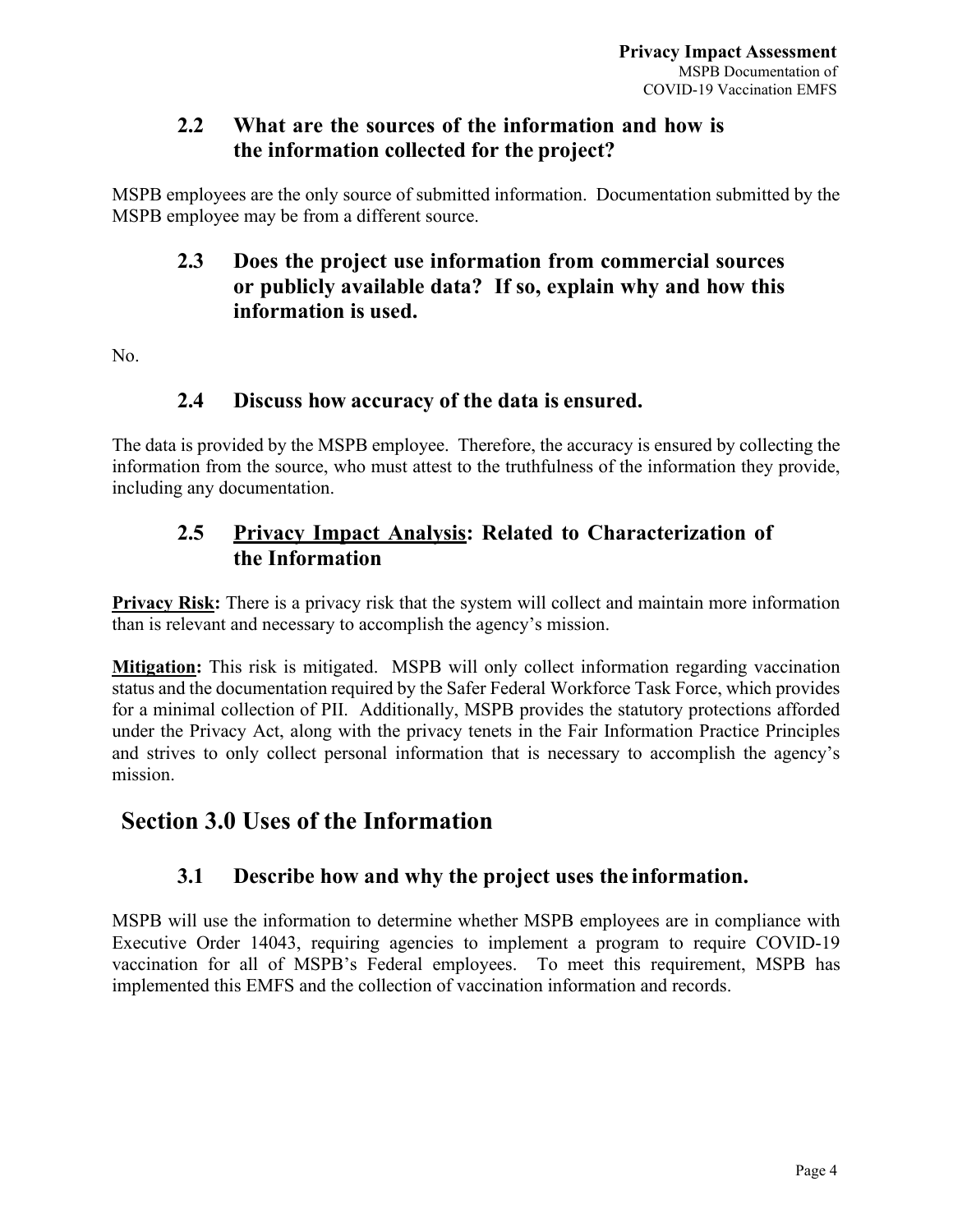**3.2 Does the project use technology to conduct electronic searches, queries, or analyses in an electronic database to discover or locate a predictive pattern or an anomaly? If so, state how MSPB plans to use such results.**

No.

#### **3.3 Are there other offices with assigned roles and responsibilities within the system?**

No.

#### **3.4 Privacy Impact Analysis: Related to the Uses ofInformation**

**Privacy Risk:** There is a risk that information collected will be used inappropriately.

**Mitigation:** This risk is mitigated. MSPB has implemented several measures to ensure that the information is protected and handled in accordance with the uses described above. Authorized access to the information collected is restricted to the EEO Director. Any internal disclosures within MSPB will be on a need-to-know basis in accordance with the Privacy Act.

### **Section 4.0 Notice**

### **4.1 How does the project provide individuals notice prior to the collection of information? If notice is not provided, explain why not.**

The collection instrument provides a Privacy Act Statement (5 U.S.C. § 552a(e)(3)) providing information regarding the purpose of the collection, the routine uses of the disclosure of information, and the consequences for a failure to provide the information.

### **4.2 What opportunities are available for individuals to consent to uses, decline to provide information, or opt out of the project?**

Pursuant to Executive Order 14043, MSPB employees are required to provide the information requested. MSPB employees who seek an exception to the vaccination requirement must follow procedures outside of this information collection.

### **4.3 Privacy Impact Analysis: Related to Notice**

**Privacy Risk:** There is a risk that MSPB employees will not be given appropriate notice prior to the collection of their information.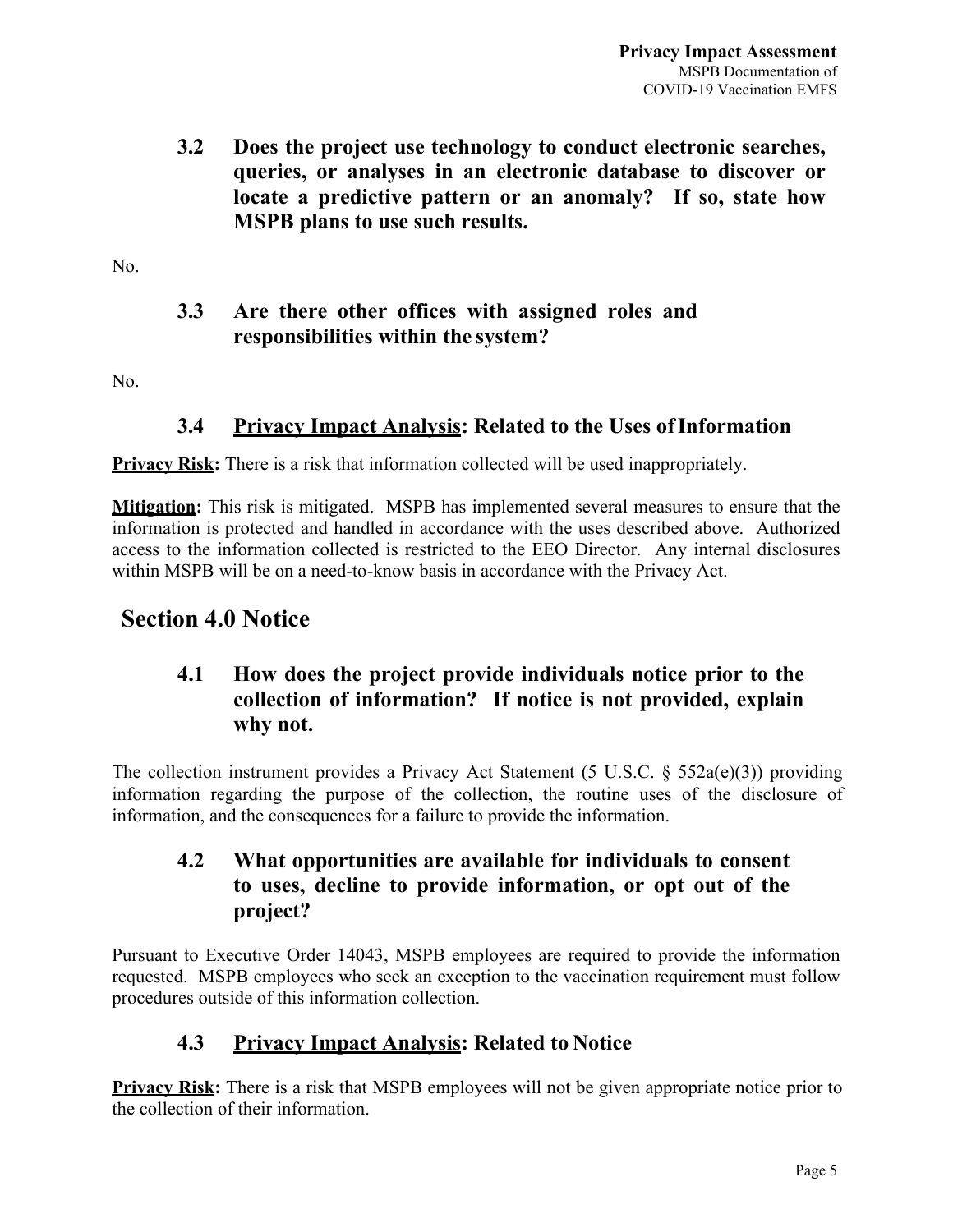**Mitigation:** This risk is mitigated. The instrument provides notice at the outset of the collection process regarding the purpose of the collection, the routine uses of the disclosure of information, and the consequences for a failure to provide the information.

### **Section 5.0 Data Retention by the project**

The following questions are intended to outline how long the project retains the information after the initial collection.

### **5.1 Explain how long and for what reason the information isretained.**

The information is subject to NARA [GRS 2.7: Employee Health and Safety Records](https://www.archives.gov/files/records-mgmt/grs/grs02-7.pdf) and will be retained to determine the appropriate implementation of safety measures, including with respect to mask wearing, physical distancing, regular testing, and adhering to appliable travel restrictions.

### **5.2 Privacy Impact Analysis: Related to Retention**

**Privacy Risk:** There is a risk that information collected by the system may be retained longer than necessary.

**Mitigation:** This risk is mitigated. MSPB applies NARA-approved records retention schedules to the information collected. Once the records meet the destruction date designated in GRS 2.7, MSPB will destroy the records by fiscal year unless there is a business need for the record.

### **Section 6.0 Information Sharing**

### **6.1 Is information shared outside of MSPB as part of the normal agency operations? If so, identify the organization(s) and how the information is accessed and how it is to be used.**

OPM/GOVT – 10 governs the collection of information and provides the circumstances for the sharing of the information under normal agency operations. It is not anticipated that this information will be shared outside of MSPB as part of normal agency operations.

### **6.2 Describe how the external sharing noted in 6.1 is compatible with the SORN noted in 1.2.**

It is not anticipated that this information will be shared outside of MSPB as part of normal agency operations.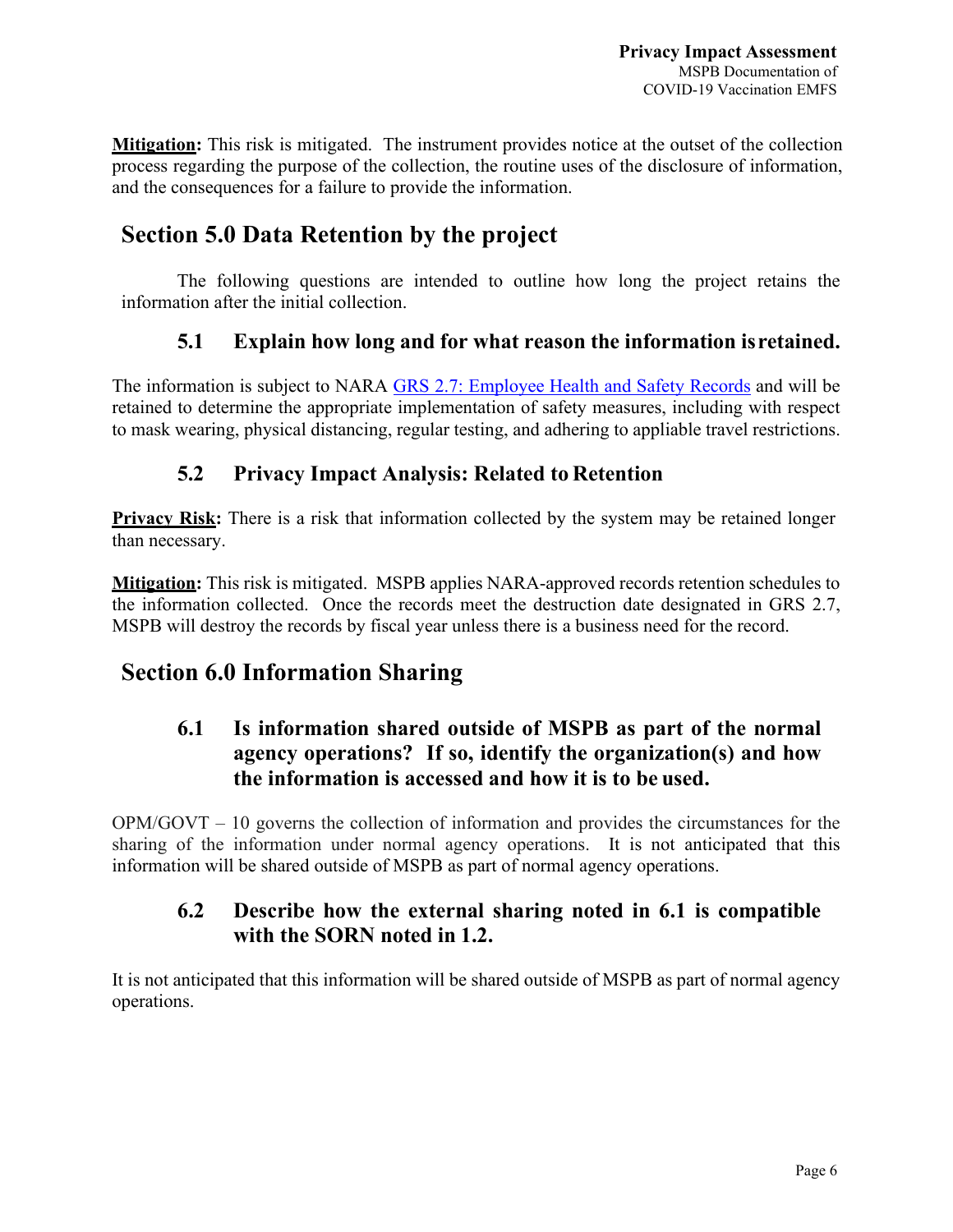### **6.3 Does the project place limitations on re-dissemination?**

The location of the information collected is access restricted. The EEO Director will inform MSPB's Chief Privacy Officer (CPO) of any requests for disclosure of the information other than to supervisors on a "need to know" basis. Once the CPO, or designated disclosure staff, determines that disclosure is appropriate under  $OPM/GOVT - 10$ , the provisions of the Privacy Act, or the Freedom of Information Act (FOIA), the EEO Director will provide the requested information to the CPO, or designated disclosure staff, to process the disclosure request. This includes releases under the routine uses of  $OPM/GOVT - 10$ , and MSPB only authorizes the disclosure of this information if the stated use is compatible with the purpose of the collection, as outlined in the applicable SORN. Records released pursuant to a FOIA request constitute public information and MSPB has no authority to limit its re-dissemination.

### **6.4 Describe how the project maintains a record of any disclosures outside of the Agency.**

MSPB utilizes FOIAonline to track requests for all information disclosure pursuant to FOIA, the Privacy Act, the routine uses in applicable SORNs, and statutes and regulations. FOIAonline is a web-based application and assists MSPB in tracking and recording requests received for the disclosure of information. This includes requests subject to the accounting provisions of the Privacy Act. The information retained as part of this accounting requirement includes the agency or individual requesting the information, a description of the requested information, the reason for the request, the date of the request, the date of the release, the authority for the release, and the limitations and obligations on the requesting agency or individual regarding use and further dissemination.

### **6.5 Privacy Impact Analysis: Related to InformationSharing**

**Privacy Risk:** There is a risk that the information will be shared outside the scope of the applicable SORN or without the proper authority or accounting.

**Mitigation:** This risk is mitigated. All MSPB employees are required to complete annual privacy awareness training, which informs users on their Federal information privacy requirements, including the proper handling of PII. Additionally, the Qualtrics instrument that contains the information is access restricted, thus limiting the amount of personnel able to access and share the records.

External parties who are provided PII under a routine use are subject to Privacy Act limitations on disclosures. Any use of the records must be compatible with the purpose of the collection, as outlined in the applicable SORN. Records released pursuant to a FOIA request constitute public information and MSPB has no authority to limit its re-dissemination.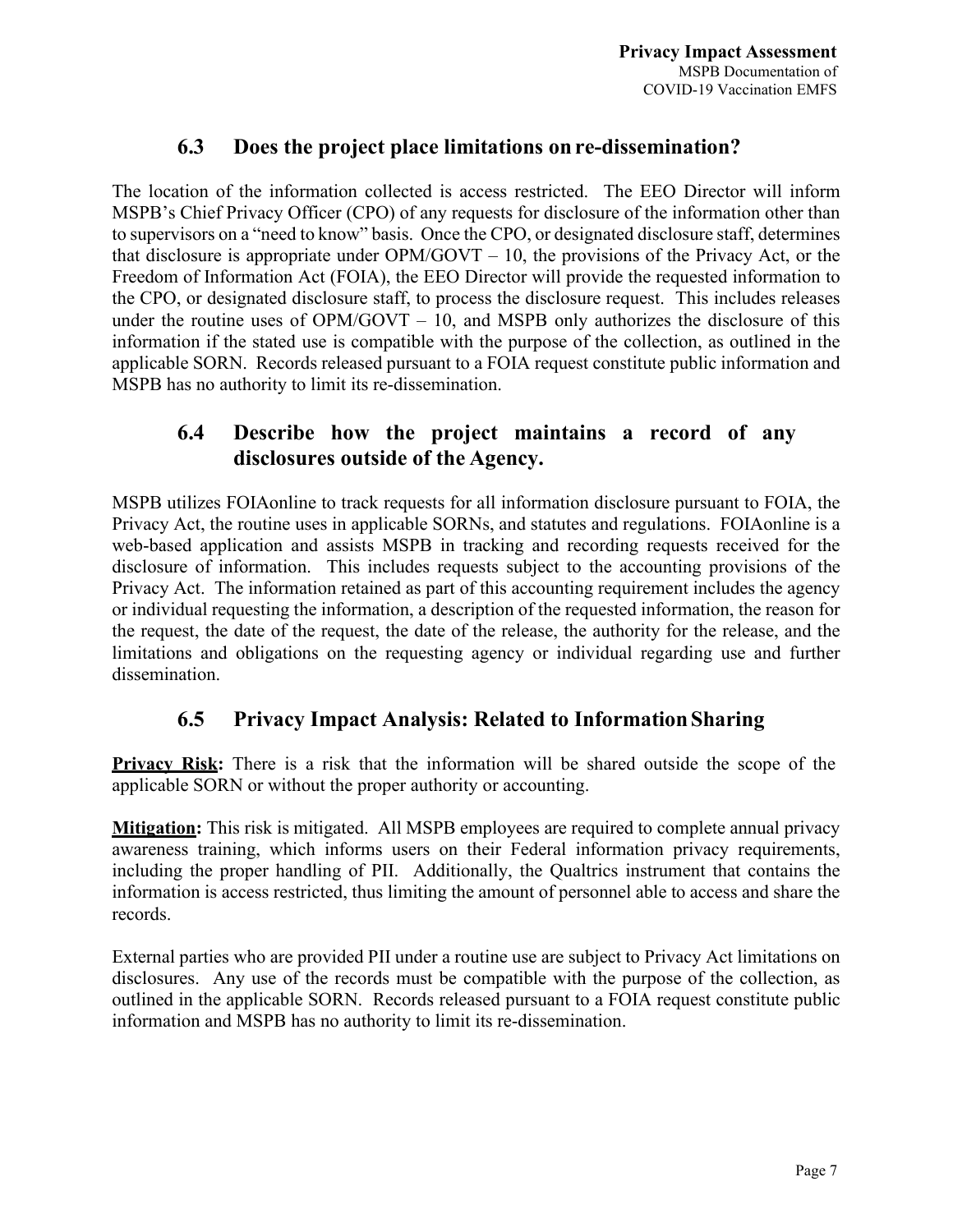### **Section 7.0 Redress**

### **7.1 What are the procedures that allow individuals to access their information?**

Individuals seeking notification of and access to their records in this system of records may submit a request in writing to the Merit Systems Protection Board, Office of the Clerk of the Board, 1615 M Street, NW, Washington, DC 20419. This request may also be sent to the agency by email at  $\pi$  privacy $\omega$ mspb.gov. Individuals requesting access must comply with MSPB's Privacy Act regulations regarding verification of identity and access to records (5 C.F.R. Part 1205).

### **7.2 What procedures are in place to allow the subject individual to correct inaccurate or erroneousinformation?**

Individuals seeking to amend their attestation to their COVID-19 vaccination status or their vaccination documentation may request a new link from the EEO Director to update their COVID-19 vaccination status or documentation. Individuals seeking amendment of their records in this system of records for reasons other than to update their COVID-19 vaccination status or documentation may submit a request in writing to the Merit Systems Protection Board, Office of the Clerk of the Board, 1615 M Street, NW, Washington, DC 20419. This request may also be sent to the agency by email at  $\frac{privacy(a) \cdot mspb.gov. }{midvol}(a)$  Individuals requesting amendment must follow MSPB's Privacy Act regulations regarding verification of identity and amendment to records (5 C.F.R. Part 1205).

### **7.3 How does the project notify individuals about the procedures for correcting their information?**

This PIA provides notice to individuals on how to correct their information. Additionally, MSPB's Privacy Act regulations and OPM/GOVT – 10 provide notice to the individual.

### **7.4 Privacy Impact Analysis: Related to Redress**

**Privacy Risk:** There is a risk that individuals will not be able to correct inaccurate or erroneous information collected about them.

**Mitigation:** This risk is mitigated. The information is collected from the source, i.e., the individual. Should an individual need to update their COVID-19 vaccination status or documentation, they may request a new link to update their COVID-19 vaccination status or documentation. Should an individual seek amendment of any records they assert is not accurate, relevant, timely, or complete for any reason other than a change to their COVID-19 vaccination status or documentation, information on how to submit an amendment request is outlined in MSPB's Privacy Act regulations at 5 C.F.R. Part 1205.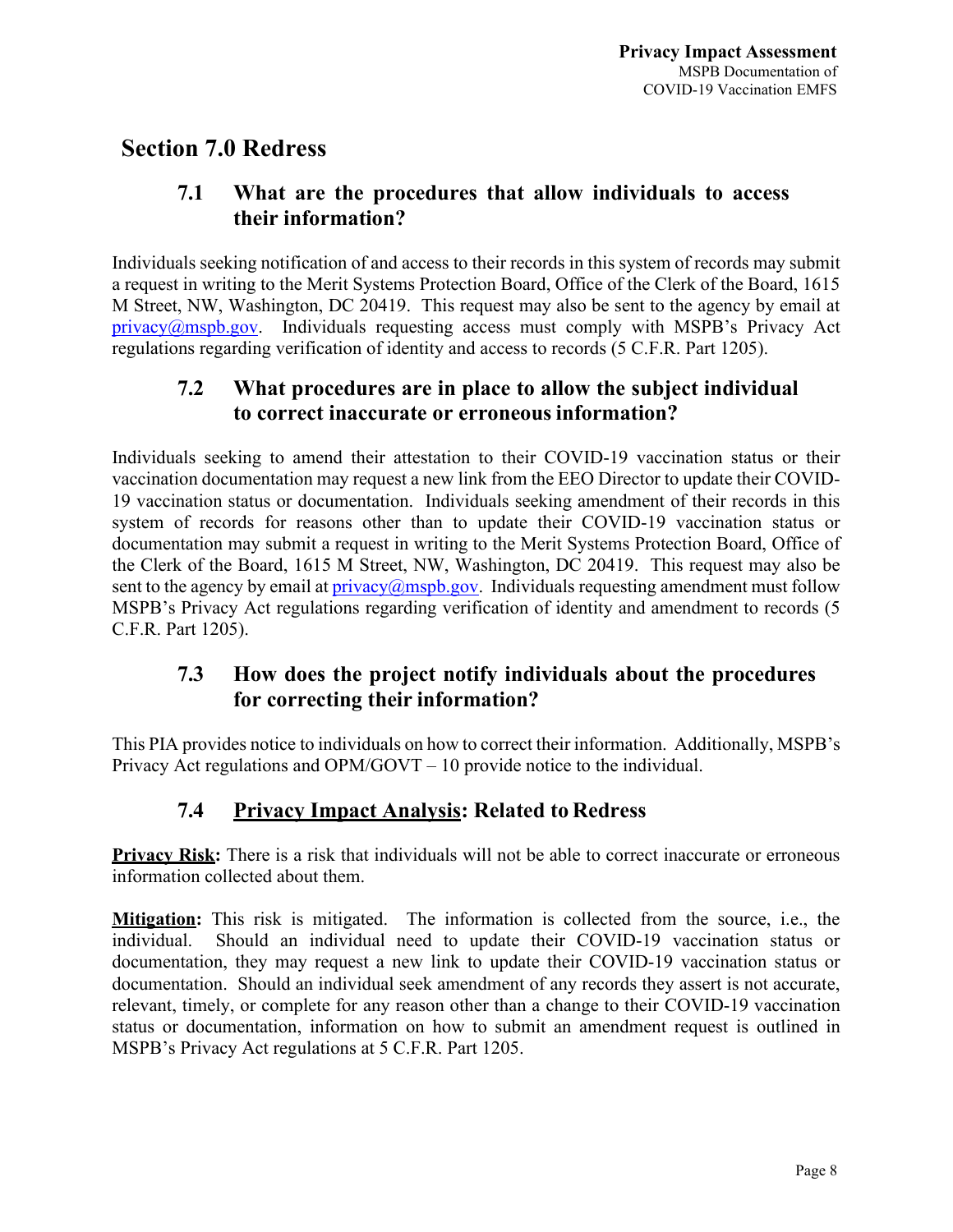### **Section 8.0 Auditing and Accountability**

The following questions are intended to describe technical and policy-based safeguards and security measures.

### **8.1 How does the project ensure that the information is used in accordance with stated practices in this PIA?**

MSPB ensures that the practices stated in this PIA are followed by leveraging employee training, Information Technology (IT) Rules of Behavior (RoB), role-based access, and other standard operating procures and policies. See Section 1.3 for additional security and privacy safeguards.

### **8.2 Describe what privacy training is provided to users either generally or specifically relevant to the project.**

All MSPB users must complete privacy awareness training and information security awareness training annually or when they begin work on an MSPB contract, respectively, as well as read and agree to comply with MSPB's IT RoB and annually thereafter.

### **8.3 What procedures are in place to determine which users may access the information and how does the project determine who has access?**

MSPB deploys role-based access controls and enforces a separation of duties throughout all MSPB operations to limit access to records and ensures that only MSPB employees who have an official need to know will have access to the information. The need to know is determined by the respective responsibilities of the employee and the needs of the office. MSPB employees who do not have a need to know do not have access to the EMFS. Implementing instructions for this EMFS designate that the EEO Director will have primary responsibility for the management of this system and may only share information with designated personnel on a need-to-know basis. This ensures that access to the information is restricted to a limited number of MSPB personnel.

### **8.4 How does the project review and approve information sharing agreements, Memoranda of Understanding (MOUs), new uses of the information, new access tothe system by organizations within MSPB and outside?**

This EMFS does not require information sharing agreements or MOUs. New uses of information are not permissible without review and authorization by MSPB stakeholders, including MSPB's Chief Privacy Officer and Chief Information Officer, and OPM. If new uses of the information are approved, they will only be utilized once appropriate notice has been provided, including updating the PIA and, if applicable, revising applicable SORNs. Within MSPB, access to records in this EMFS is determined at the agency level.